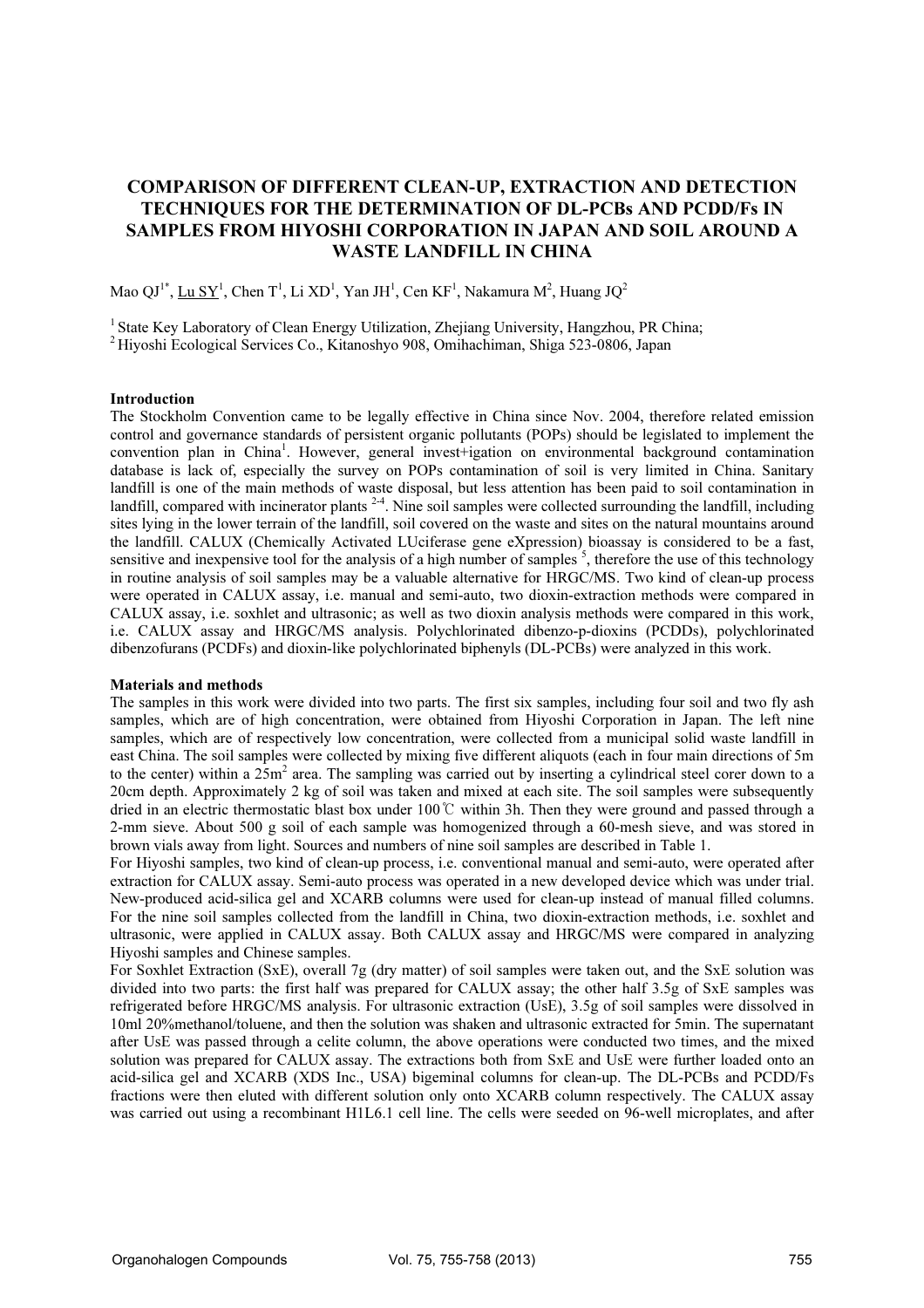24h of incubation, cells were exposed in duplicate to the purified sample extracts and 2,3,7,8-TCDD standard solution for 20-24h of incubation. Then luciferase activity was measured using an Ensipre luminometer (Perkin Elmer). Duplicate ultrasonic sampling for CALUX assay has been done.

Four of the nine refrigerated 3.5g of SxE samples were taken out for HRGC/MS analysis. Clean-up and analytical determinations were described as the previous research  $6$ . Each sample was spiked with a mixture of  $13$ 

 $C^2$ -labelled PCDD/Fs compound stock solution (10µl, 100ng/ml) and clean-up standard (25µl, 8ng/ml) before pickling. The extracts from SxE were subsequently passed through multilayer silica gel column and alkaline alumina column following USEPA Method 1613. The extracts were blow down to 40 $\mu$ l by nitrogen (N<sub>2</sub>), and 5µl internal standard solution (200ng/ml) were added before sample were subjected to PCDD/Fs analysis by using HRGC/HRMS (JEOL JMS-800D) with a DB-5MS column (60m×0.25mm×0.25µm).

#### Results and discussion

The TEQ of DL-PCBs and PCDD/Fs processed by manual and semi-auto clean-up pretreatment are written as "CALUX-M" and "CALUX-A", respectively. The results show that CALUX-M and CALUX-A of the six samples from Hiyoshi Corporation are well correlated; the ratio between CALUX-M and CALUX-A is in the range of 0.8 to 1.2 (table not show in this paper). Taking the average of CALUX-M and CALUX-A as the CALUX-TEQ of the six samples, the TEQ of DL-PCBs and PCDD/Fs determined by HRGC/MS is written as "WHO-TEQ". The ratio between CALUX-TEQ and WHO-TEQ were 1.8~2.9 for soil samples and 3.3~3.6 for fly ash (Fig. 1), so generally, CALUX-TEQ showed higher values than WHO-TEQ<sup>7</sup>.

TEQ values of the nine samples collected from a municipal solid waste landfill in China are listed in Table 2. The TEQ of total DL-PCBs and PCDD/Fs determined by CALUX assay using ultrasonic and soxhlet extraction are named as "CALUX-UsE" and "CALUX-SxE", respectively. The TEQ of total DL-PCBs and PCDD/Fs determined by HRGC/MS with WHO-TEF (2006) is named as "HRGC/MS". Soil samples collected from low-lying sites (No. 1~2) and fresh soil covered on solid waste (No. 3~5) showed lower values than soil located on the mountains surrounding the landfill (No. 6~9). Average CALUX-UsE and CALUX-SxE values of samples No. 1~5 are 1.2 pg-TEQ/g and 1.6 pg-TEQ/g, respectively; while for samples No. 6~9 are 21 pg-TEQ/g and 19 pg-TEQ/g respectively. The TEQ concentrations in all soil samples were at background level<sup>3</sup>, providing data reference for the establishment of POPs control directory in China.

In comparison of soxhlet and ultrasonic extraction by CALUX assay, the ratio of UsE to SxE is centralized in the range of 0.6~1.2, the correlation coefficient is 0.956 (Fig. 2). These results show that both soxhlet and ultrasonic extraction meet the standard measurement in the pretreatment of soil in CALUX assay. The coefficient of variation (C.V.) values of the repeated UsE samples are below the required standard value of 30% except the first four samples with lower concentration below 1.8 pg-TEQ/g. Stability of the pretreatment of lower concentration samples warrants further repeat.

CALUX-SxE and HRGC/MS of the four soil samples from landfill were  $12{\sim}24$  pg-TEQ/g and  $9{\sim}17$  pg-TEQ/g respectively, these results show that CALUX and HRGC/MS are highly correlated in soil samples within low concentration. The ratio between CALUX-TEQ and WHO-TEQ was  $1.3 + 0.5$ , which is close to the result of  $1.4 \pm 0.7$  in the previous research<sup>8</sup>.

## Acknowledgements

This work was supported by the National Natural Science Foundation of China (50706043), National Natural Science Foundation of China (No. 51276162). This research work was financially supported by Hiyoshi Corporation, Japan.

## References

1. National Implementation Plan for the Stockholm Convention on Persistent Organic Pollutants, The People's Republic of China. (2007)

2. Ministry for the Environment. Dioxin concentration in residential soil, New Plymouth

3. Ott Roots, Bernhard Henkelmann, Karl-Werner Schramm. (2004); Chemosphere. 57: 337-342

4. Ministry of Environmental Protection of PR China, et al.. (2010) China Environ. Protech. Indust. 12: 11-13.

5. Du YZ, Lu SY, Yan JH, et al.. (2012);The 32nd International Symposium on Halogenated Persistent Organic Pollutants and POPs. 74: 644-647

6. J.H. Yan, M.X. Xu, S.Y. Lu, X.D. Li, et al.. (2008); Journal of Hazardous Materials. 151: 522-530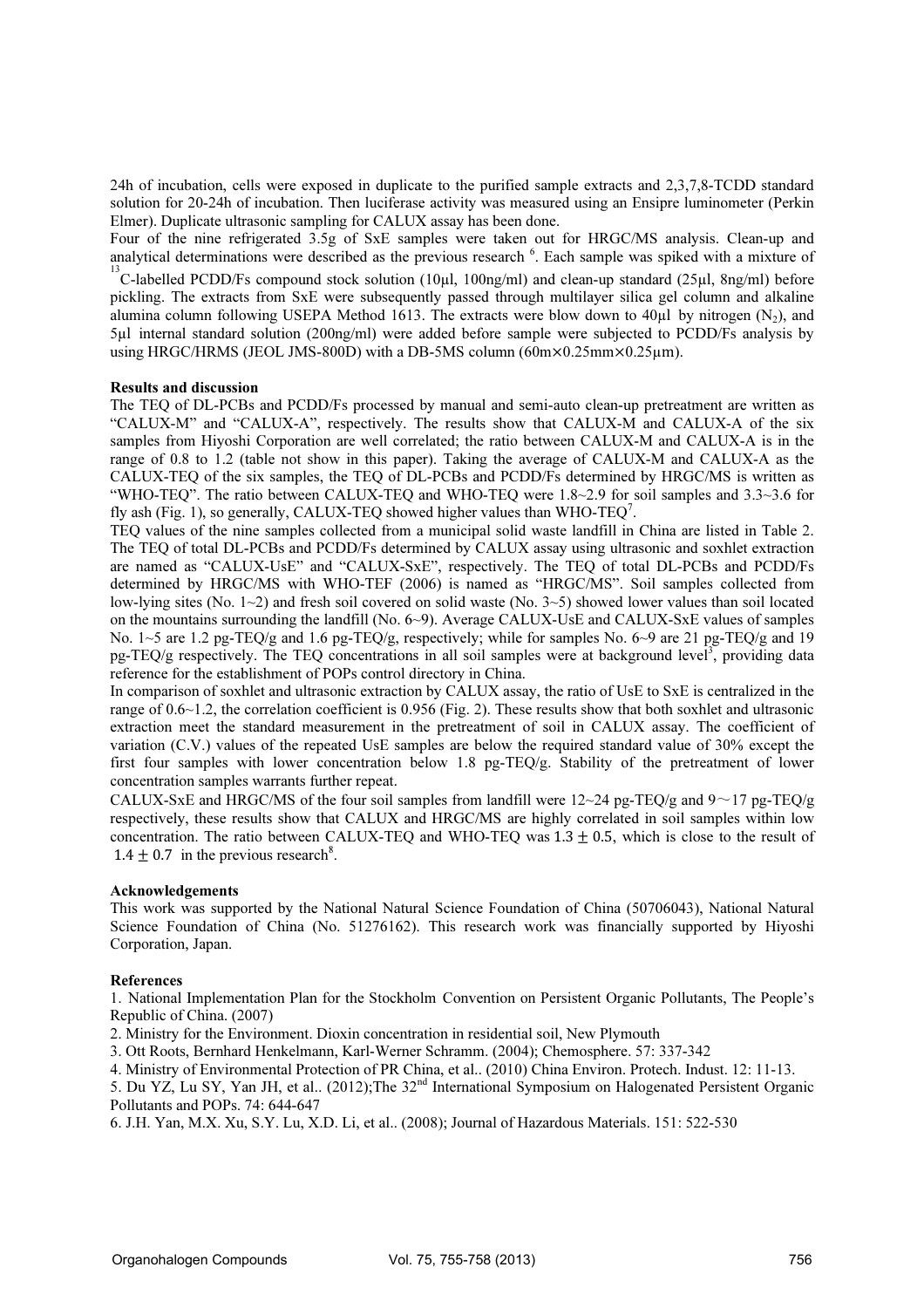7. US Environmental Protection Agency, Test methods for evaluating solid waste, physical/chemical methods. US EPA, 2007.

8. Du YZ, Yan JH, Chen T, Lu SY, et al.. (2010); The 30<sup>th</sup> International Symposium on Halogenated Persistent Organic Pollutants and POPs. 72: 88-91

| Table T Sources and numbers of the lime son samples conceted from a familiar Clima |                        |                       |                           |  |  |  |  |  |  |  |
|------------------------------------------------------------------------------------|------------------------|-----------------------|---------------------------|--|--|--|--|--|--|--|
| Sources of nine soil                                                               | Soil collected from    | Fresh soil covered on | Soil located on the       |  |  |  |  |  |  |  |
| samples in China                                                                   | low-lying sites of the | waste                 | mountains surrounding the |  |  |  |  |  |  |  |
|                                                                                    | landfill               |                       | landfill                  |  |  |  |  |  |  |  |
| No. of soil samples                                                                | No.1, No.2             | No.3, No.4, No.5      | No.6, No.7, No.8, No.9    |  |  |  |  |  |  |  |

Table 1 Sources and numbers of the nine soil samples collected from a landfill in China

Table 2 TEQ Summary of the nine soil samples using UsE and SxE methods by CALUX assay and HRGC/MS

| Sample No.     | Ultrasonic Extraction (UsE) |                 |      |      | Soxhlet Extraction (SxE) |              | Ratio   |          |            |
|----------------|-----------------------------|-----------------|------|------|--------------------------|--------------|---------|----------|------------|
|                | <b>CALUX</b>                | <b>CALUX</b>    | Ave. | S.D. | C.V.                     | <b>CALUX</b> | HRGC/MS | CALUX-   | CALUX-SxE/ |
|                | 1 st                        | 2 <sup>nd</sup> |      |      |                          | SxE          |         | UsE /SxE | HRGC/MS    |
|                | 0.55                        | 1.5             | 1.0  | 0.70 | 67                       | 1.5          |         | 0.7      |            |
| $\overline{2}$ | 0.27                        | 3.4             | 1.8  | 2.2  | 120                      | 3.0          |         | 0.6      |            |
| 3              | 1.5                         | 0.31            | 0.93 | 0.87 | 94                       | 1.3          |         | 0.7      |            |
| 4              | 0.08                        | 1.4             | 0.75 | 0.94 | 126                      | 1.1          |         | 0.7      |            |
|                | 1.0                         | 1.6             | 1.3  | 0.36 | 28                       | 1.2          |         | 1.1      |            |
| 6              | 26                          | 21              | 24   | 3.3  | 14                       | 20           | 11      | 1.2      | 1.8        |
| ⇁              | 6.6                         | 9.7             | 8.2  | 2.2  | 27                       | 12           | 17      | 0.7      | 0.7        |
| 8              | 20                          | 22              | 21   | 1.6  | 7.4                      | 21           | 16      | 1.0      | 1.3        |
| 9              | 28                          | 31              | 29   | 2.4  | 8.1                      | 24           | 19      | 1.2      | 1.3        |